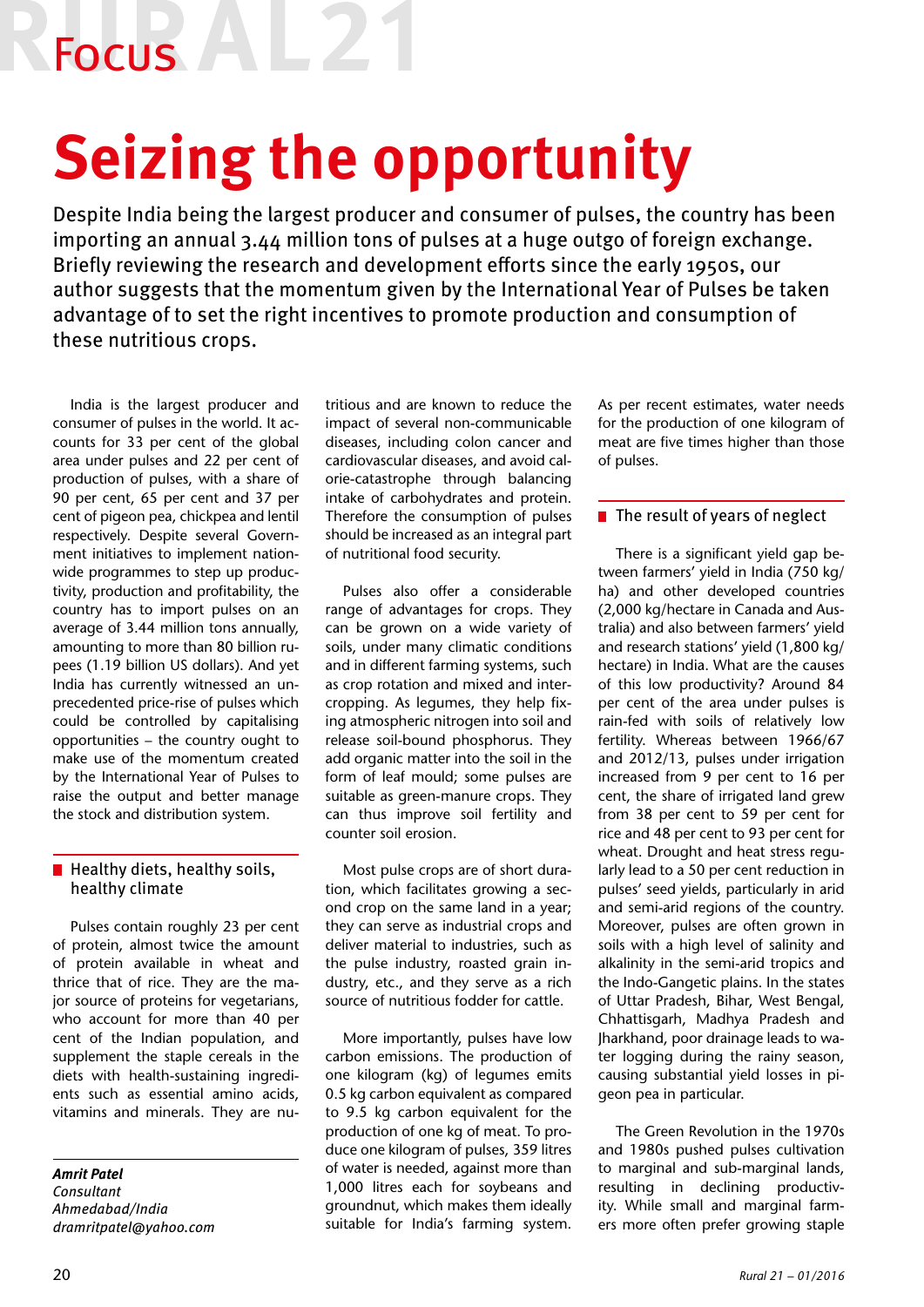cereals for home consumption, other farmers go for growing cash crops on a larger area rather than pulses. Small, marginal and tenant farmers have little access to institutional credit, which discourages them from purchasing and using seeds of high-yielding varieties and phosphatic fertilisers and adopting improved technologies. About 70 per cent of farm subsidies provided

for irrigation, fertilisers and pesticides are given to just three crops, paddy, wheat and sugarcane, leaving an insignificant share for pulses. Moreover, pulse-growers did not benefit from crop insurance schemes.

### $\blacksquare$  Promising cropping systems

According to the Indian Institute for Pulse Research, by 2030 and 2050, demand for pulses will be around 32 million tons and 50 million tons respectively. This would require an additional 3 to 5 million hectares of land, and productivity per hectare will have to rise from the present 750 kg/ha to 1,361 kg and 1,500 kg respectively. In fact, India would need to produce 40 million tons of pulses annually in order to meet the per capita requirement of 80 grams/day of pulses recommended by the World Health Organization (WHO) as against present consumption of 27.2 grams/day/capita for 1.282 billion people. This can be achieved by extending promising cropping systems which researchers have evolved and which have successfully demonstrated their economic benefits to farmers:

**Chickpea in rice fallows.** Rice fields in the prosperous agricultural Indo-Gangetic Plains remain fallow during the winter season. Large-scale on-farm trials from agriculture universities in five States have shown that short-duration varieties of chickpea



and lentil can be successfully grown after rice harvest and can yield from 1,000 kg to 2,500 kg per hectare. Short-duration indigenous and *kabuli* chickpea varieties were found to be suitable. More recently, a heat tolerant chickpea variety named JG 14 has proved highly adaptable to late-sown conditions in the rice fallow area.

**Pigeon pea in rice-wheat cropping systems.** Rice-wheat cropping systems are managed on 10 million ha in the Indo-Gangetic Plains of India. However, the practice of continuous rice-wheat rotation over several years has impacted adversely on soil fertility and water availability and increased incidence of pests and diseases, posing a serious threat to the sustainability of the system. The inclusion of legumes promises to restore soil fertility and reduce other associated problems. Experiments on research stations and field trials on farmers' fields using extra-short duration pigeon pea varieties (e.g. ICPL 88039) in two States confirmed that pigeon pea can be grown profitably instead of rice during the monsoon season (sown in late May and harvested in late October or early November), allowing timely sowing of wheat crop. Pigeon pea yields per hectare were 1,500 kg to 3,000 kg. As pigeon pea adds nitrogen through a biological nitrogen fixation process accompanied by leaf fall (contributing about 40–50 kg N to the system), the succeeding wheat crop needs less nitrogenous fertilisers. The net eco-



nomic returns under the pigeon pea-wheat system were higher compared to those of the rice-wheat system.

**Pigeon pea at high altitudes.** Extra-short duration pigeon pea can be successfully cultivated up to the elevation of 2,000 metres above sea level in Uttarakhand state in Northern India. A pilot study along with several on-farm trials across different elevations in Uttarakhand during

2007/08 by the Agricultural Research Institute, Almora, and the department of agriculture, Uttarakhand, showed that the pigeon pea variety ICPL 88039 can be grown successfully in low and medium hill regions. This variety proved to be highly adaptable in regions with high elevations and has yielded 1,800 kg/ ha of grains. As the long duration of cold and frost can severely damage the foliage and flowers of pigeon pea, its cultivation should be confined only to regions with low and mid hill regions. Farmers' willingness to extensively cultivate this extra-short duration pigeon pea cultivar in Uttarakhand can be profitably capitalised.

### ■ The State of Andhra Pradesh shows the way

Andhra Pradesh, once considered unsuited for chickpea cultivation due to its warm and short-season environment, has now ushered in a chickpea revolution. Farmers in this southeastern state of India started growing short-duration and wilt-resistant chickpea varieties in rain-fed rice-fallow lands. From 2000 to 2009, the state increased the area under chickpea five times from 102,000 hectares to 602,000 hectares and raised yields 2.4 times, from 583 kg/ha to 1,407 kg/ha, the synergic effect of which was a nine-fold increase in output from 95,000 tons to 884,000 tons. Such a phenomenal rise in output can be attributed to various factors: